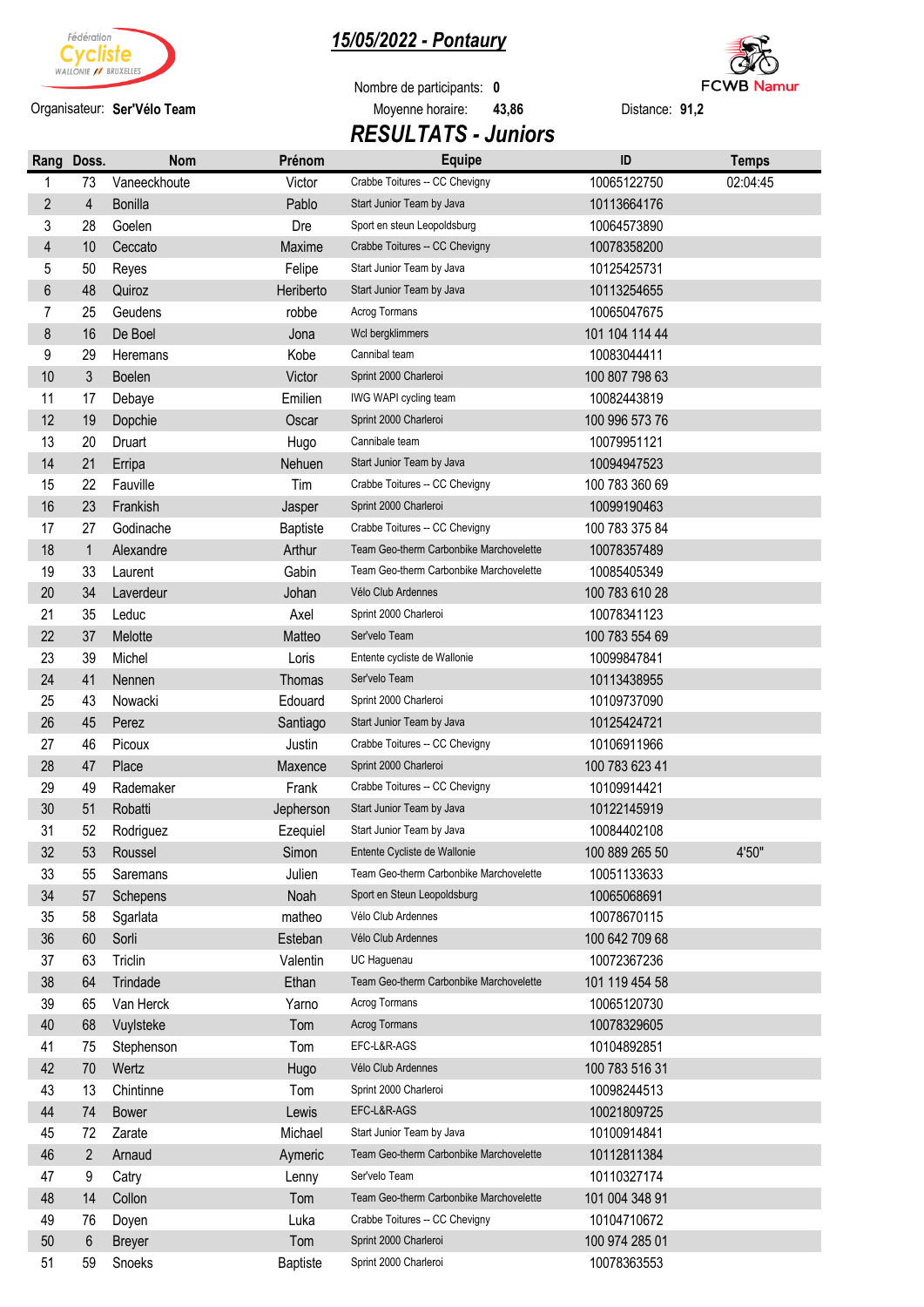| 52 | 71 | Winckelmans      | <b>Niels</b> | Steeds vooraan Kontich                  | 10065072331    |
|----|----|------------------|--------------|-----------------------------------------|----------------|
| 53 | 30 | Huion            | Thibo        | Wielerclub Steeds Vooraan V.Z.W.        | 10112432579    |
| 54 | 56 | Scabaab          | William      | Ser'velo Team                           | 10107708073    |
| 55 | 8  | Cambier          | Léandre      | Sprint 2000 Charleroi                   | 10096080302    |
| 56 | 62 | Toussaint        | Maxime       | Team Geo-therm Carbonbike Marchovelette | 101 174 219 18 |
| 57 | 42 | <b>Neulens</b>   | Ethan        | Crabbe Toitures -- CC Chevigny          | 100 823 579 33 |
| 58 | 15 | Coninckx         | Liam         | Crabbe Toitures -- CC Chevigny          | 10093416943    |
| 59 | 54 | Roza Sanchez     | Joaquin      | Team Geo-therm Carbonbike Marchovelette | 101 174 217 16 |
| 60 | 40 | Muszalski        | Thibaud      | Etoile Cycliste Fumacienne              | 10129553382    |
| 61 | 67 | Van Waetermeulen | Yanis        | Ser'velo Team                           | 10120022427    |
| 62 | 32 | Lancelot         | Erwann       | Danny Ji cycling team                   | 10107402020    |
| 63 | 24 | Gantois          | Clément      | Ser'velo Team                           | 100 783 540 55 |
| 64 | 44 | Perez            | Ciro         | Start Junior Team by Java               | 10125424923    |

| $\mathsf{DNF}$ |  |
|----------------|--|
| $\mathsf{DNF}$ |  |
| 81             |  |
| $82\,$         |  |
| 83             |  |
| $84\,$         |  |
| 85             |  |
| $86\,$         |  |
| $87\,$         |  |
| $88\,$         |  |
| 89             |  |
| $90\,$         |  |
| <b>DNF</b>     |  |
| $\mathsf{DNF}$ |  |
| $\mathsf{DNF}$ |  |
| DNF            |  |
| $\mathsf{DNF}$ |  |
| $\mathsf{DNF}$ |  |
| $\mathsf{DNF}$ |  |
| $\mathsf{DNF}$ |  |
| $\mathsf{DNF}$ |  |
| DNF            |  |
| $\mathsf{DNF}$ |  |
| $\mathsf{DNF}$ |  |
| $\mathsf{DNF}$ |  |
| $\mathsf{DNF}$ |  |
| $\mathsf{DNF}$ |  |
| $\mathsf{DNF}$ |  |
| $\mathsf{DNF}$ |  |
| $\mathsf{DNF}$ |  |
| $\mathsf{DNF}$ |  |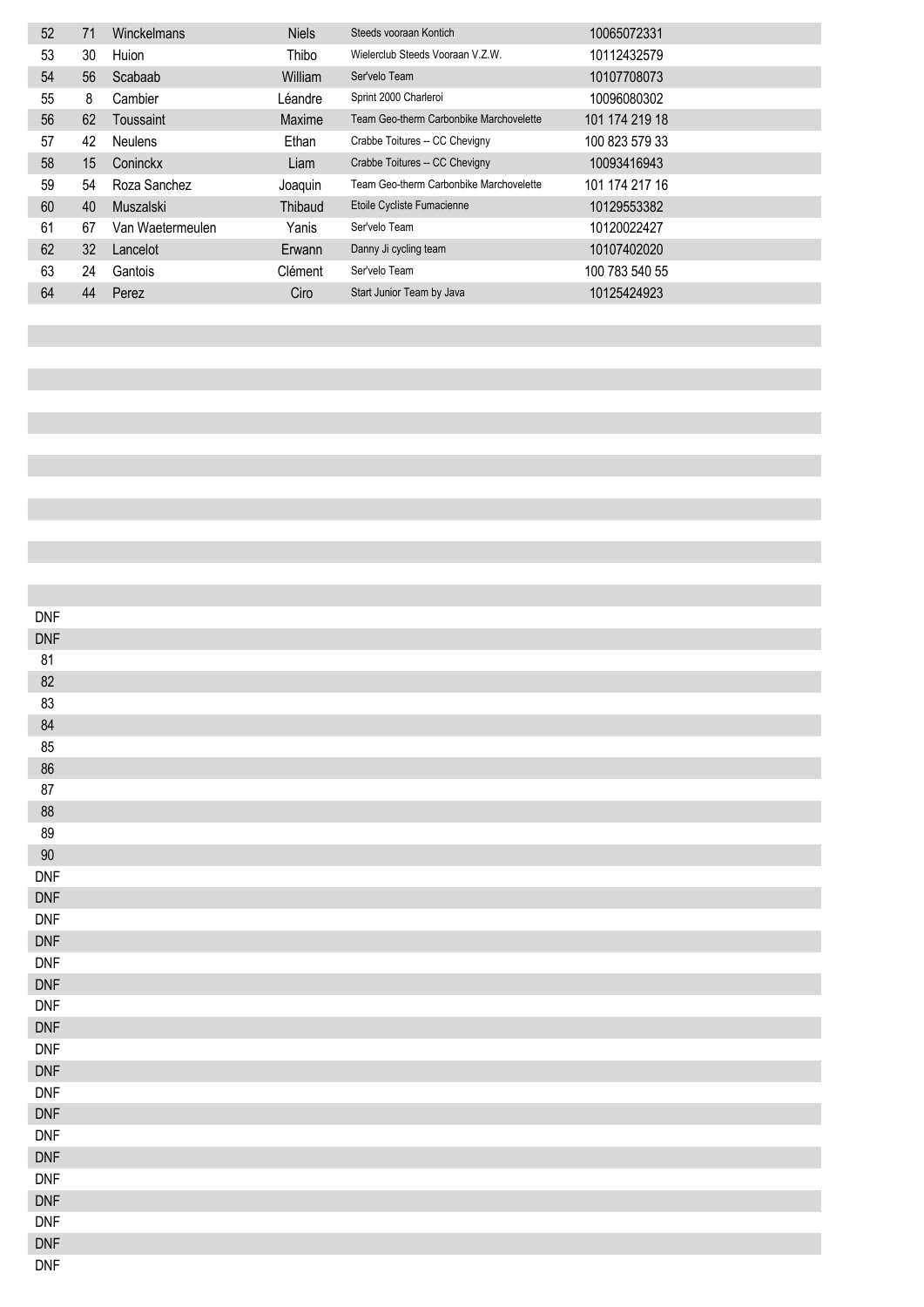| <b>DNF</b>                   |  |
|------------------------------|--|
| <b>DNF</b>                   |  |
| <b>DNF</b>                   |  |
| <b>DNF</b>                   |  |
| $\mathsf{DNF}$               |  |
| <b>DNF</b>                   |  |
| <b>DNF</b>                   |  |
| <b>DNF</b>                   |  |
| <b>DNF</b>                   |  |
| <b>DNF</b>                   |  |
| $\mathsf{DNF}$               |  |
| $\mathsf{DNF}$               |  |
| $\mathsf{DNF}$               |  |
| <b>DNF</b>                   |  |
| $\mathsf{DNF}$               |  |
| <b>DNF</b>                   |  |
| <b>DNF</b>                   |  |
| $\mathsf{DNF}$               |  |
| $\mathsf{DNF}$               |  |
| <b>DNF</b>                   |  |
| $\mathsf{DNF}$               |  |
| <b>DNF</b>                   |  |
| $\mathsf{DNF}$               |  |
| <b>DNF</b>                   |  |
| <b>DNF</b>                   |  |
| $\mathsf{DNF}$               |  |
| $\mathsf{DNF}$               |  |
| <b>DNF</b>                   |  |
| $\mathsf{DNF}$               |  |
| <b>DNF</b>                   |  |
| $\mathsf{DNF}$               |  |
| <b>DNF</b>                   |  |
| DNF                          |  |
|                              |  |
| <b>DNF</b>                   |  |
| $\mathsf{DNF}$<br><b>DNF</b> |  |
|                              |  |
| $\mathsf{DNF}$<br><b>DNF</b> |  |
|                              |  |
| $\mathsf{DNF}$               |  |
| $\mathsf{DNF}$               |  |
| $\mathsf{DNF}$               |  |
| $\mathsf{DNF}$               |  |
| $\mathsf{DNF}$               |  |
| $\mathsf{DNF}$               |  |
| $\mathsf{DNF}$               |  |
| $\mathsf{DNF}$               |  |
| $\mathsf{DNF}$               |  |
| $\mathsf{DNF}$               |  |
| $\mathsf{DNF}$               |  |
| $\mathsf{DNF}$               |  |
| $\mathsf{DNF}$               |  |
| $\mathsf{DNF}$               |  |
| $\mathsf{DNF}$               |  |
| $\mathsf{DNF}$               |  |
| $\mathsf{DNF}$               |  |
| <b>DNF</b>                   |  |
| $\mathsf{DNF}$               |  |
| <b>DNF</b>                   |  |